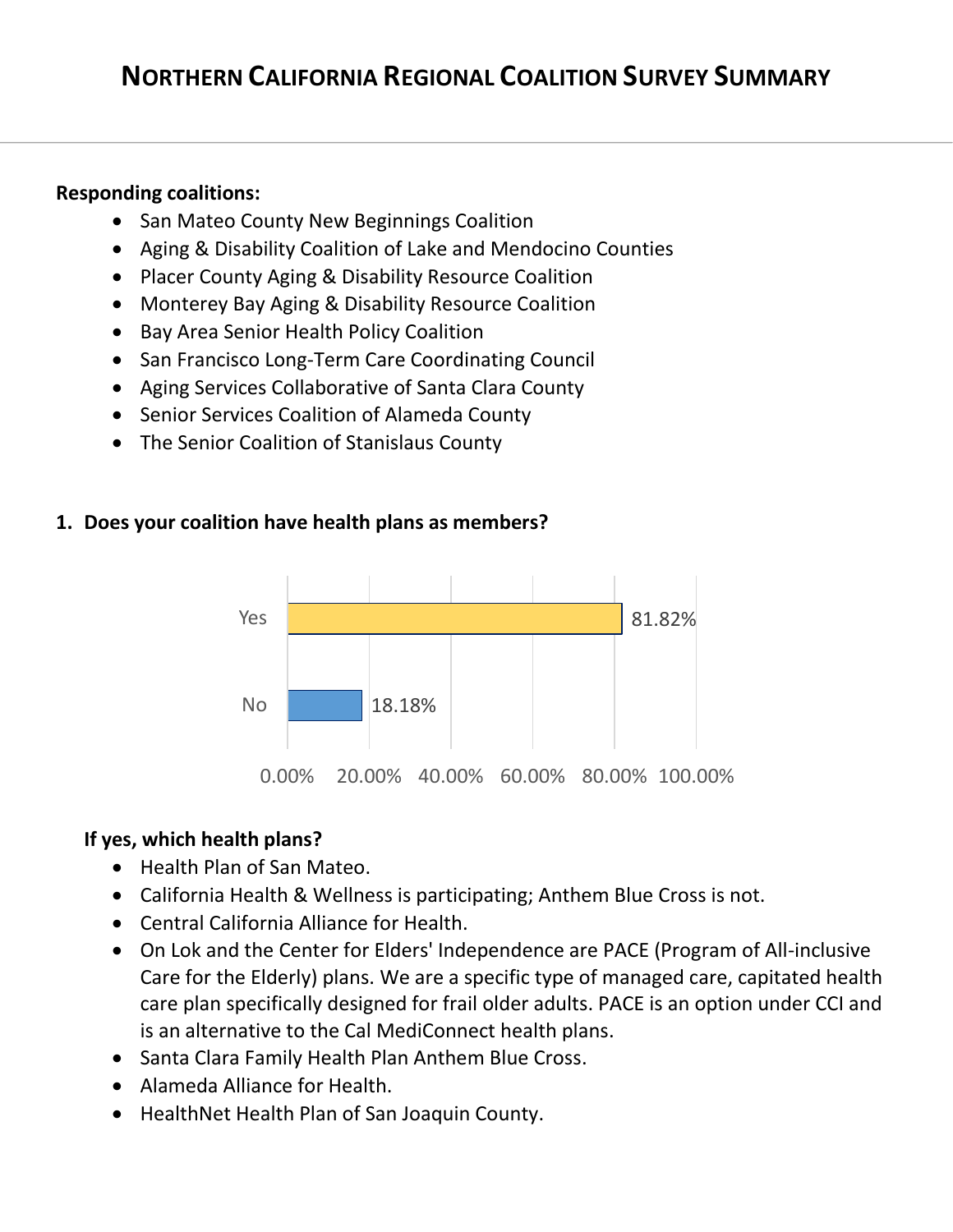## **2. Does your coalition participate on a health plan advisory committee related to LTSS?**



## **If yes, which health plans?**

- Health Plan Advisory Committee.
- Central California Alliance for Health Board of Directors.
- Not directly, but we do monitor when these meetings take place and receive updates during other meetings.
- CCI Stakeholder Group (co-convened by the CCI health plans in Santa Clara County).
- HealthNet Stanislaus County Community Advisory Committee.

## **3. Does your coalition have hospitals as members?**



0.00% 10.00% 20.00% 30.00% 40.00% 50.00% 60.00%

## **If so, which hospitals?**

- Sutter Hospital.
- Salinas Valley Memorial, Community Hospital of Monterey Peninsula.
- Sutter and Saint Mary's.
- Sutter Gould/ Memorial Hospital Doctors Medical Center.